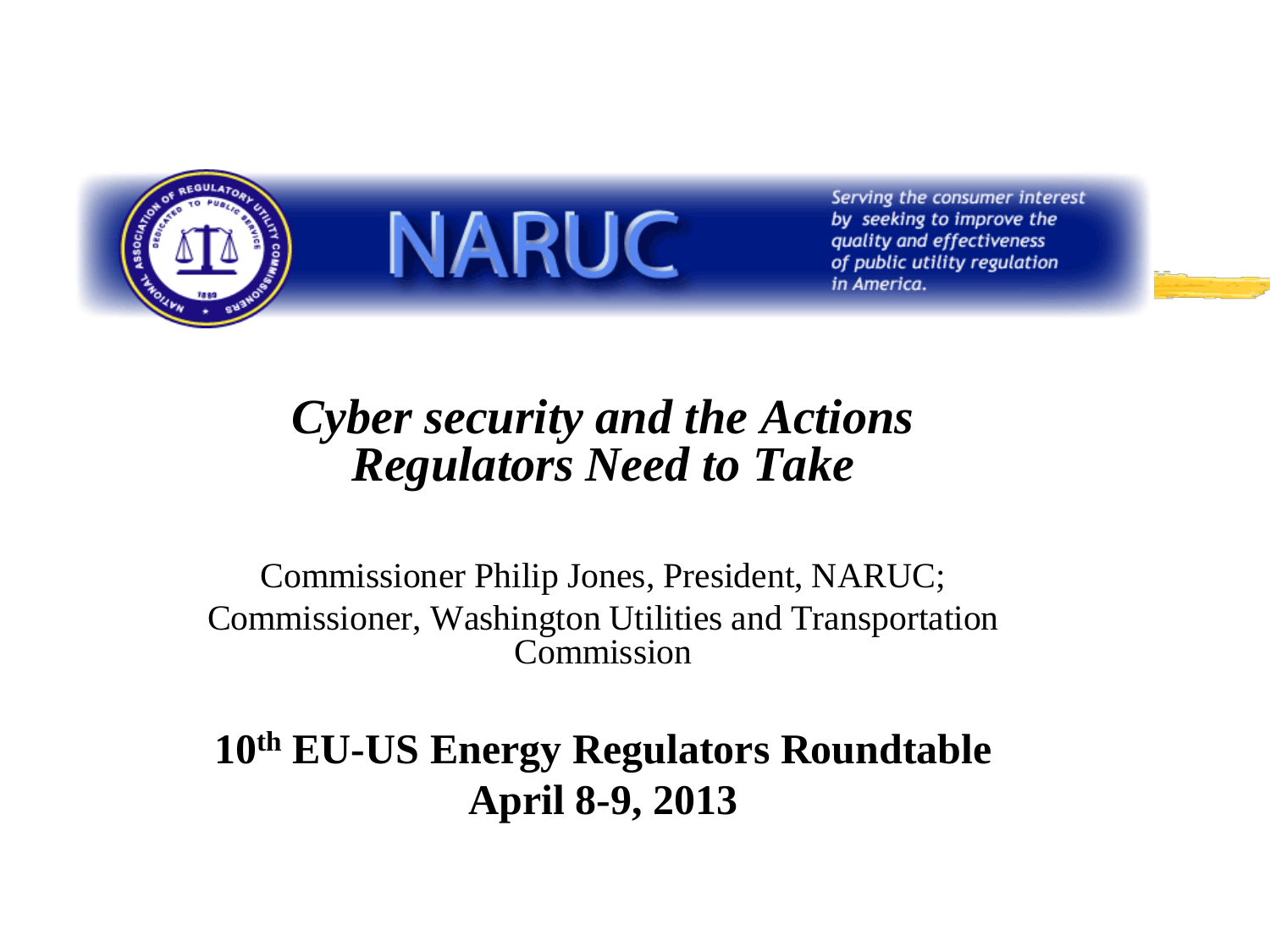

# Setting the Stage

- **Newspapers, Internet filled with stories about breached security**
	- **Banks, credit card companies, federal agencies**
	- **No utilities--yet**

### **BUT--40% of cyber attack attempts in 2012 were on energy facilities**

### **Congress, Administration, State Action**

 **Everyone has a role to play—communication, participation between public and private entities a necessity**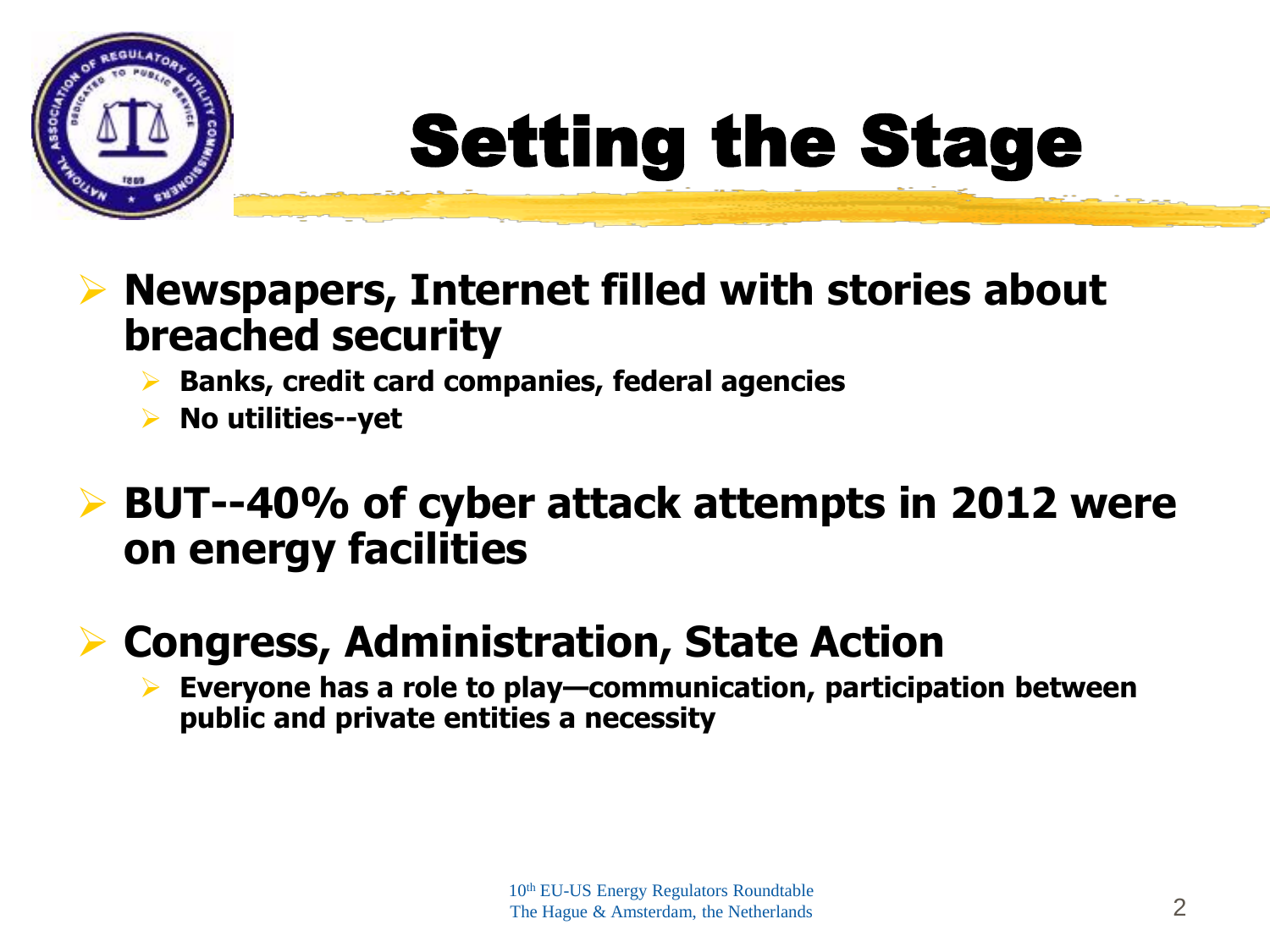

## NARUC Activities

### **Grants and Research Department**

- **Cybersecurity for State Regulators, available on NARUC Website**
- **Training sessions—26 States by the end of May 2013!**

### **Critical Infrastructure Committee**

### **Themes—Ask Questions, Be Proactive**

- **Utility regulators don't need to be IT experts**
- **Ask questions: Utility planning, IT-procurement, standards, personnel policies**
- **Determine what is a wise investment, what isn't**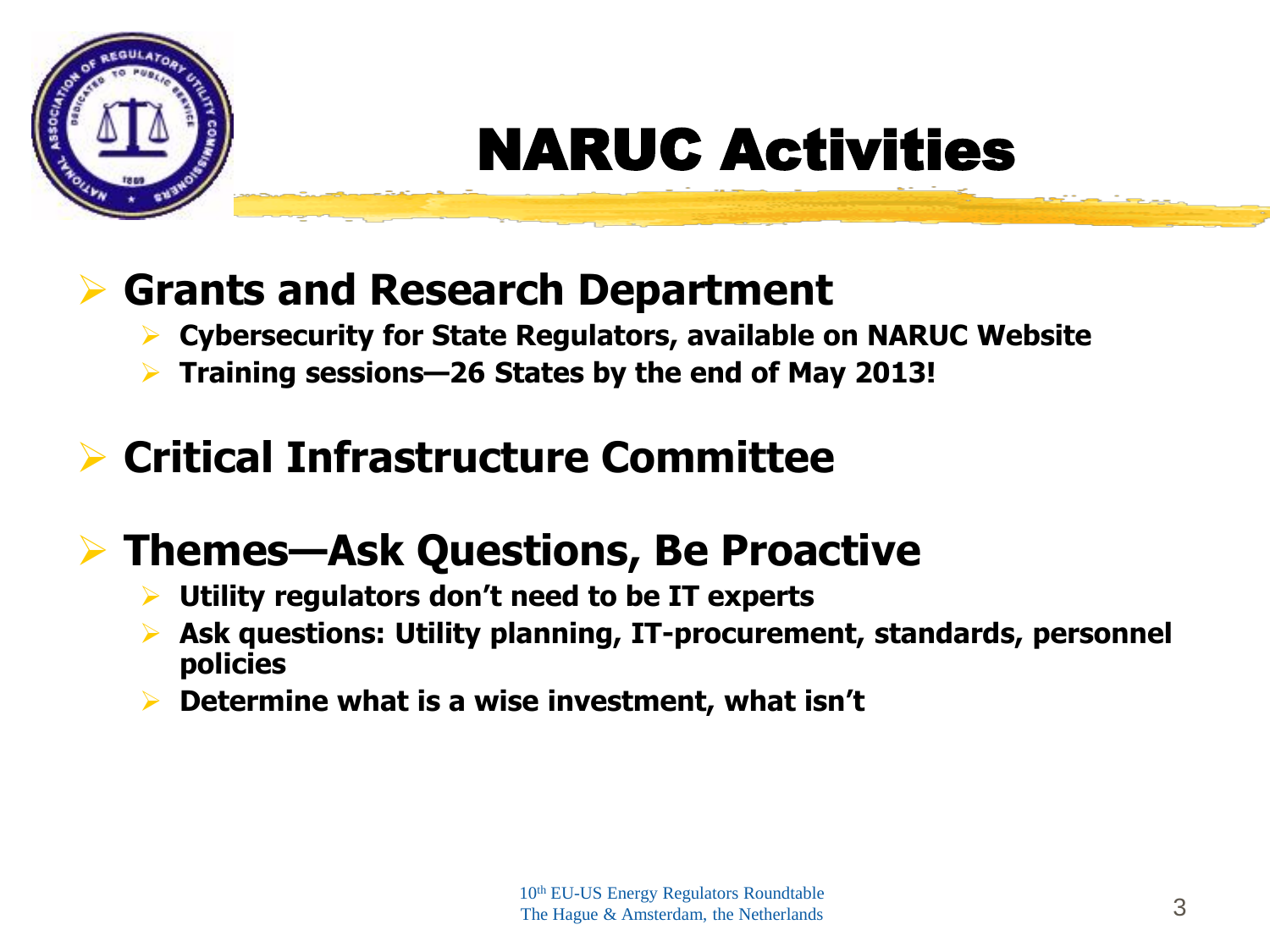

## Washington Action

#### **White House Executive Order**

- **Released in February 2013**
- **Promotes information sharing between federal agencies, encourages industry participation**

#### **Congress**

- **House, Senate offer different proposals**
	- **In 2012, House-passed bill focused on voluntary framework, Senate wanted more topdown approach, did not act**
	- **NARUC sympathetic to House approach**
- **House Committees planning April "Cyber Week" to focus on legislation**
- **Passage unclear, despite support for legislation from Congress and White House**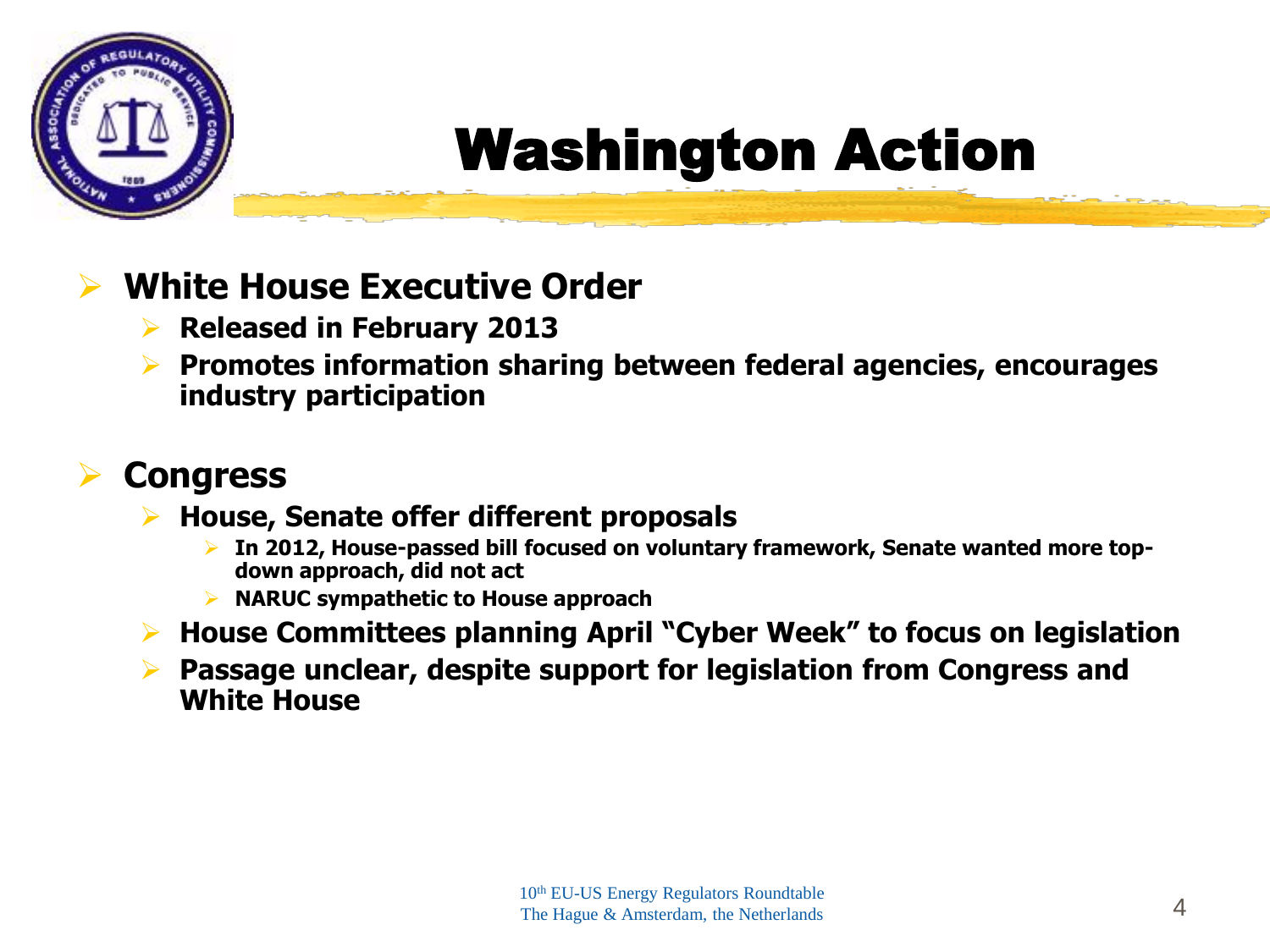

## Threats, Vulnerabilities

#### **Imminent Threat**

- **Impending threat to security, safety of the grid**
- **Feds can/should act to preserve the grid at all levels**
	- **Timing is everything**

#### **Vulnerabilities**

- **Weaknesses on the grid requiring less immediate attention**
- **Utilities own, operate the network; they should already have a plan for dealing with weaknesses**
- **What might be necessary in Washington, D.C., likely not necessary in Seattle, Washington**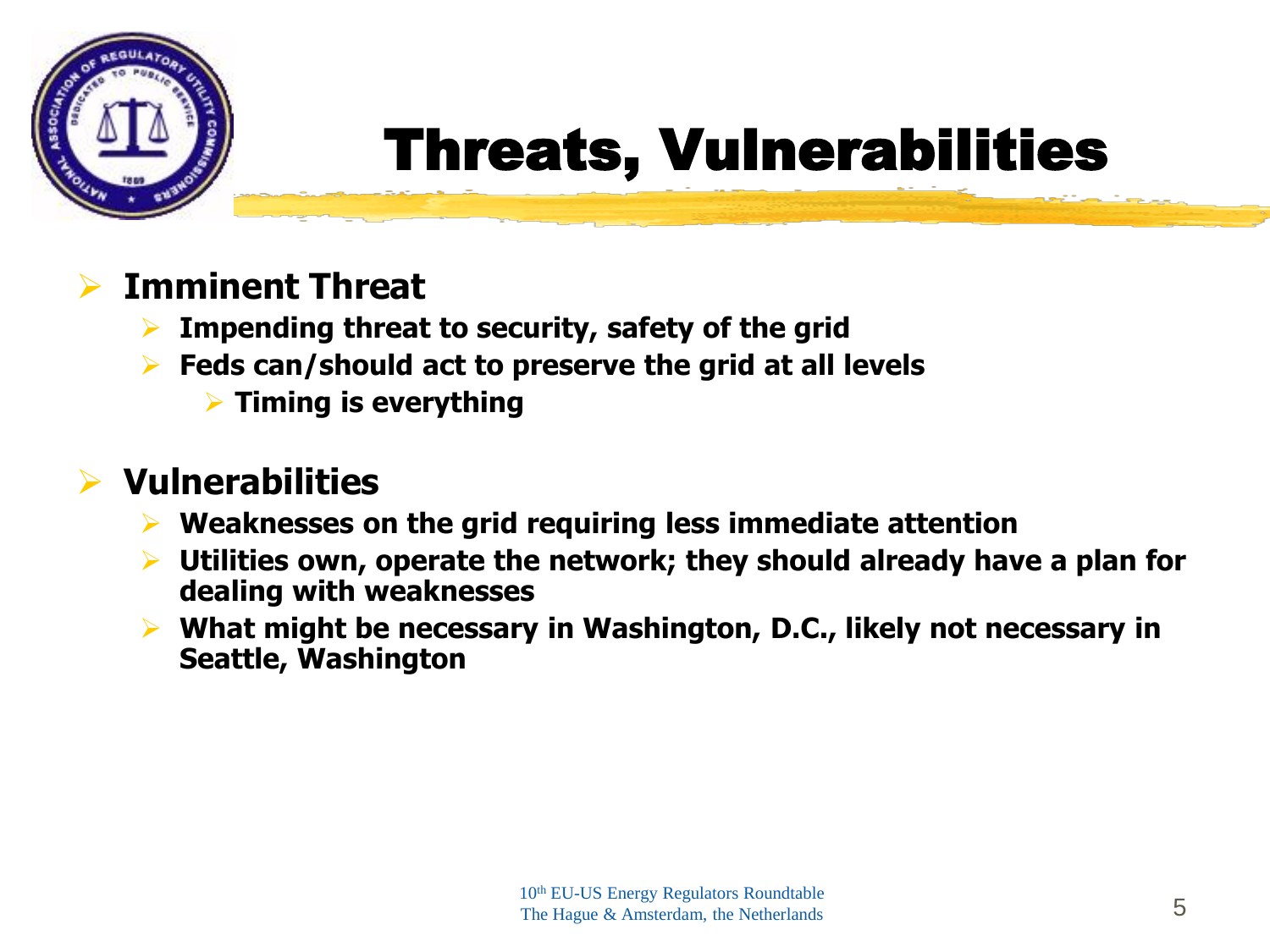

## Need for Communications

- **Federal intelligence agencies have more information**
- **Information must be shared with utilities, so they can act and shore up their systems**

#### **Confidentiality**

- **States can establish critical infrastructure information policies governing public-data requests**
- **Sept. 11, 2001, other national security events: We've dealt with confidentiality before**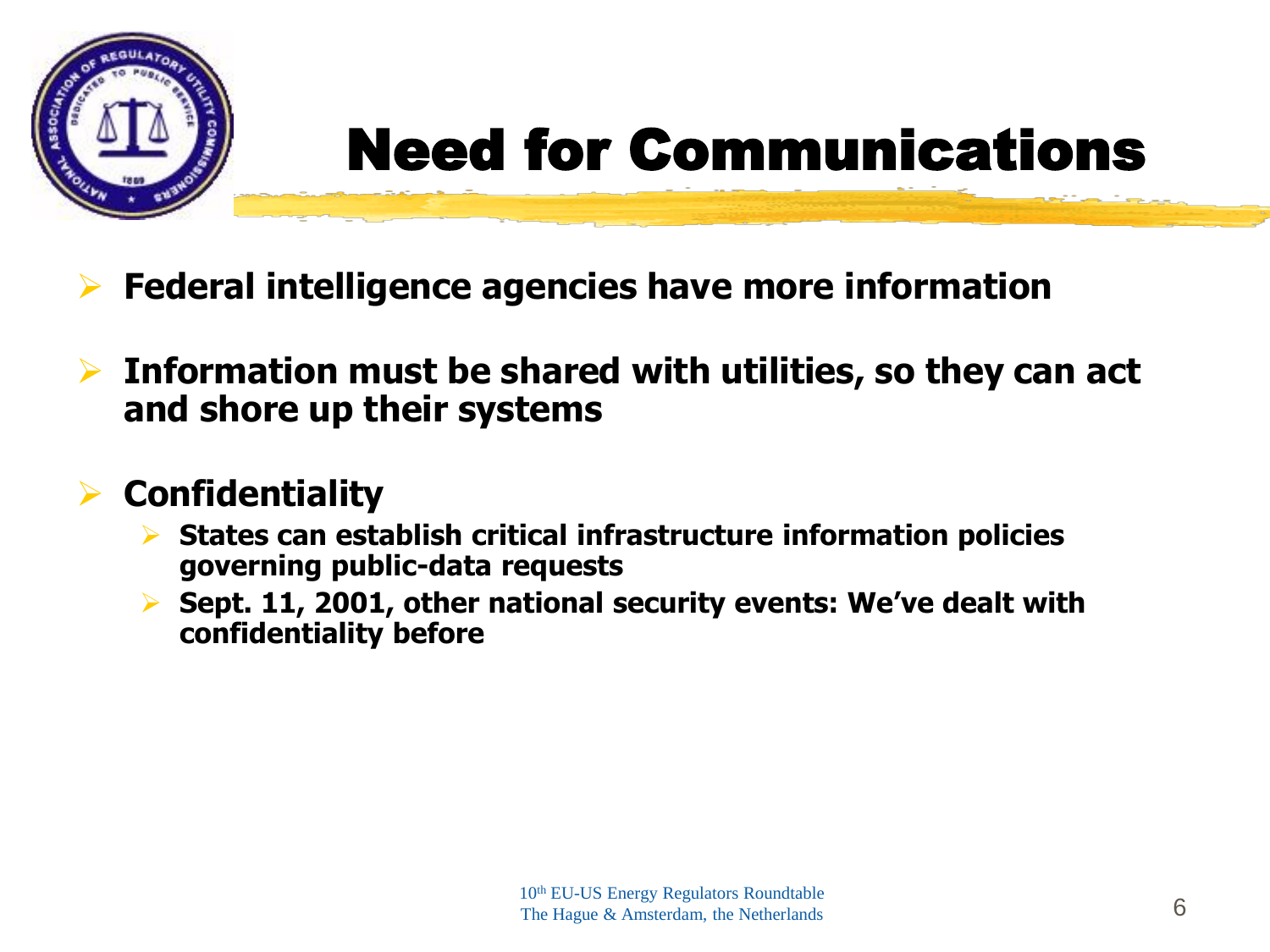

## Understanding the Risks

- **U.S. Rep Mike Rogers, Chair, House Intelligence Committee**
	- **"If your CIOs tell you they've got this all figured out, I suggest you get yourself a new CIO"**
- **Cyber threat real, dynamic, constantly evolving**
	- **We may never solve it**
- **But it is not unmanageable**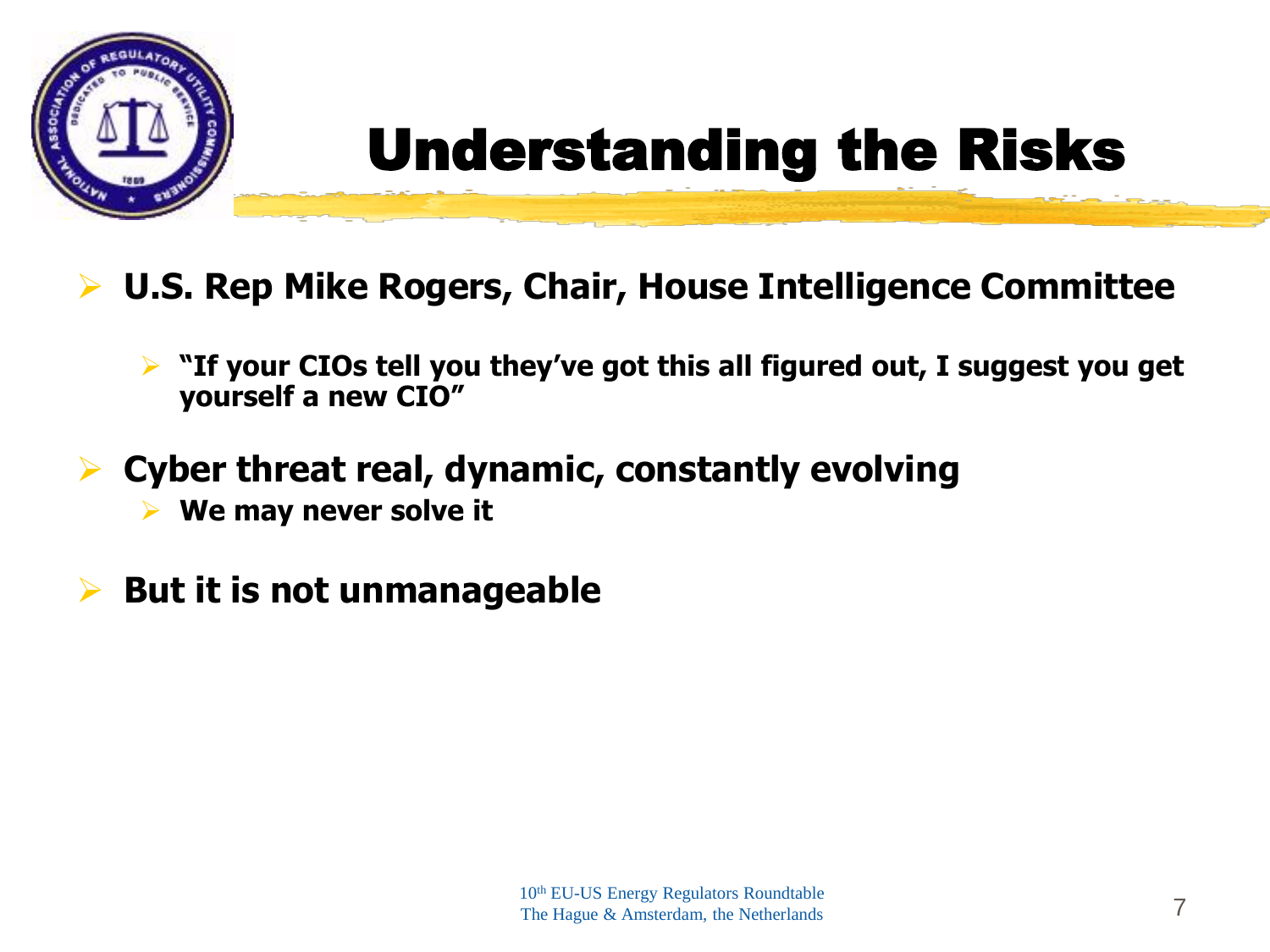

## Understanding the Risks

- **All utility infrastructure is vulnerable**
	- **Mother Nature—hurricanes, tornados, reckless drivers, age**

### **We manage these risks everyday**

**Lights stay on, but grid remains as vulnerable as ever**

#### **Stakes are higher**

**Utilizing risk-management approach for cyber protection is essential**

#### **Communication is key**

**Public, private partnership essential**